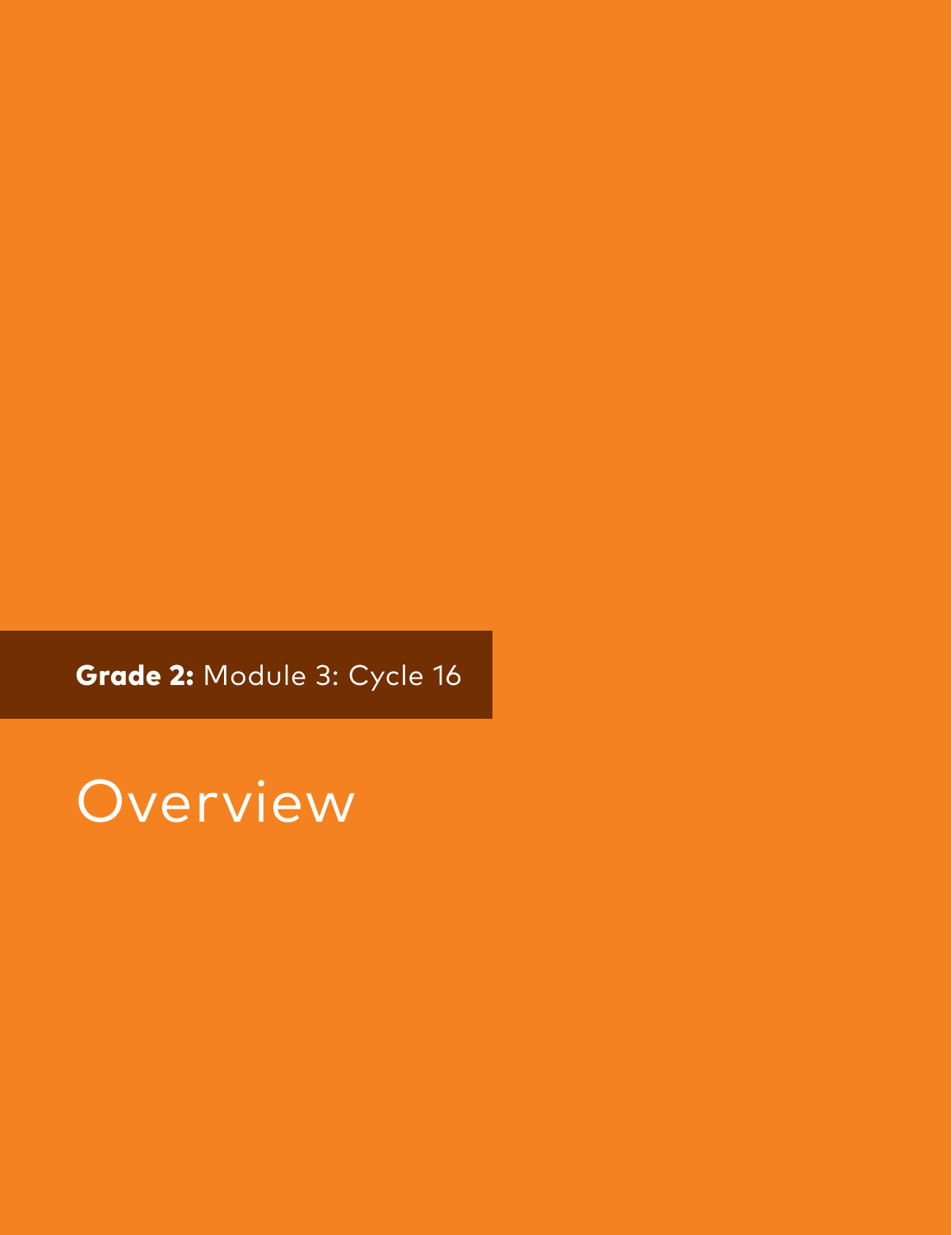# Introduced in This Cycle

/j/ at end of word spelled "-dge," "-ge";/ē/ spelled "ei," and /ōō/ spelled "eu" (read only)

# High-Frequency Words

"meant," "against," "receive," "supposed," "surprise"

# Cycle Word List

In this cycle, students are introduced to generalizations for the following spellings of the phoneme /j/: "-dge" and "-ge." These patterns are the primary focus of the cycle, although students are also introduced to /ē/ spelled "ei" and /ōō/ spelled "eu" (decoding only). Examples of words used in this cycle include:

| "-dge"   | "-ge" | /ē/ spelled "ei" | /ōō/ spelled "eu" |
|----------|-------|------------------|-------------------|
| badge    | age   | Keith            | Seuss             |
| bridge   | cage  | Sheila           |                   |
| ledge    | huge  | weird            | sleuth            |
| porridge | stage |                  |                   |
| ridge    | surge |                  |                   |

# **Fi** Cycle-at-a-Glance

#### RF.2.3, RF.2.3b, RF.2.3c, RF.2.3d, RF.2.3e, L.2.2, L.2.2d

#### Agenda

Lesson 76

Lesson 76

#### 1. **Opening (3–5 minutes)**

A. Syllable Sleuth: Two-Syllable Words: "sim-ple," "lock-ing," "tur-tle," " jum-ble," "sep-tic," "snif-fle," "un-stick," "shock-er," "boi-ling"

#### 2. **Work Time (10 minutes)**

- A. Words Rule: Vowel Teams "ei" and "eu" and Words Ending in "-dge" and "-ge"
- 3. **Closing and Assessment (2 minutes)**
	- A. Reflecting on Learning
- 4. **Differentiated Small Group Instruction and Rotations (40–45 minutes)**

2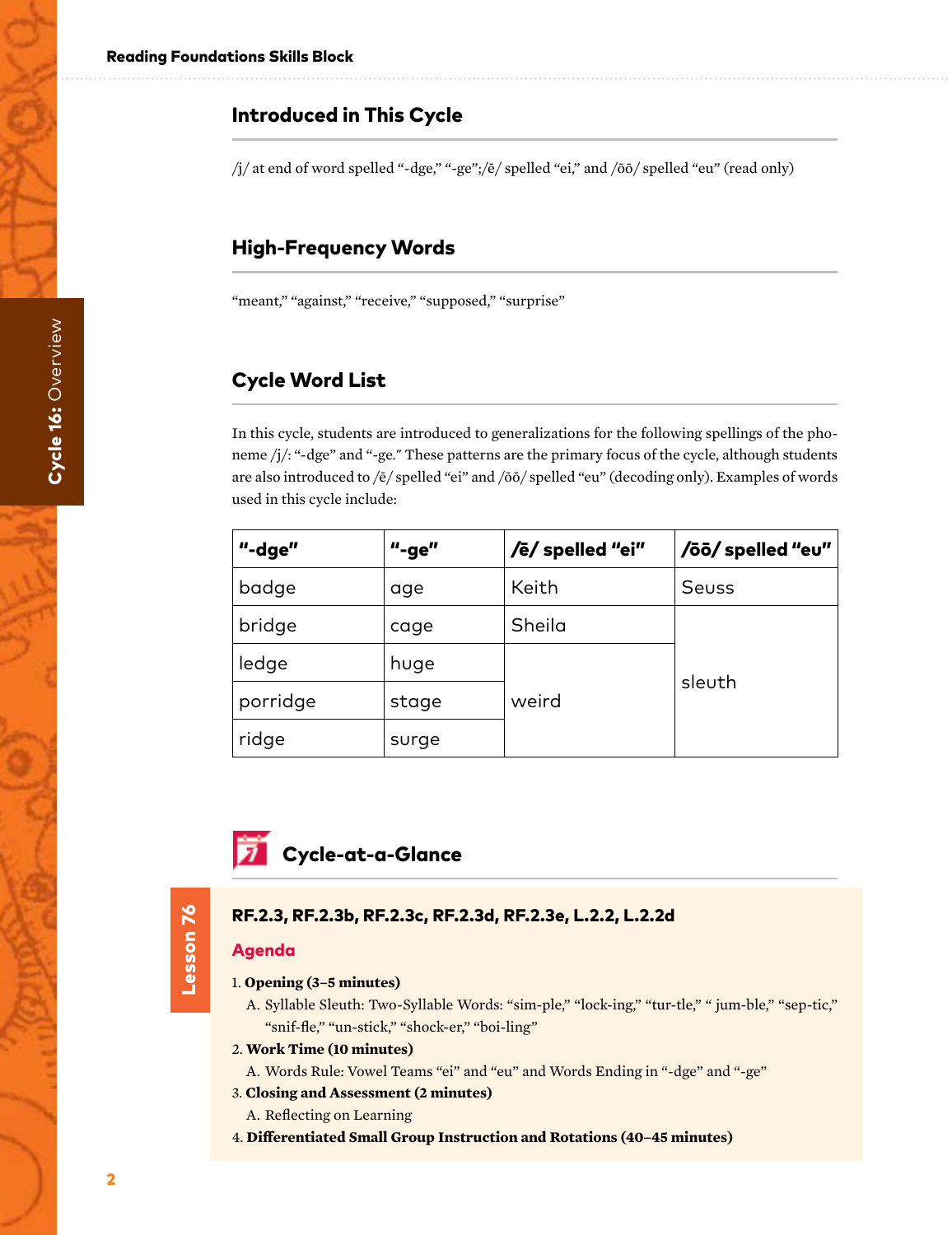# Daily Learning Targets

- I can use my knowledge of syllable division to help me decode two-syllable words. (RF.2.3)
- I can read words with the vowel teams "ei" and "eu" and read and spell words with the endings "-ge" and "-dge." (RF.2.3, L.2.2)

# Ongoing Assessment

- Observe students during Opening A. Determine whether they can accurately divide words into syllables and use that knowledge to decode two-syllable words.
- Observe students during Work Time A. Determine whether they can read words with the common endings "-dge" and "-ge."
- Exit ticket (see Differentiated Small Groups: Work with Teacher).

# RF.2.3, RF.2.3b, RF.2.3c, RF.2.3d, RF.2.3e, RF.2.3f

### Agenda

#### 1. **Opening (3–5 minutes)**

- A. Engagement Text Read-aloud: "Bike Over the Bridge"
- B. Comprehension Conversation (optional)

#### 2. **Work Time (10 minutes)**

- A. Snap or Trap: "meant," "against," "receive," "supposed," "surprise," "really," "anything," "through"
- B. Decodable Reader: Partner Search and Read: "The Huge Package"
- 3. **Closing and Assessment (2 minutes)**
	- A. Reflecting on Learning

4. **Differentiated Small Group Instruction and Rotations (40–45 minutes)**

# Daily Learning Targets

- I can retell the events from the current edition of  *Sunnyside Gazette*: "Bike Over the Bridge."
- Using evidence from the text, I can answer questions about the current edition of the *Sunnyside Gazette*: "Bike Over the Bridge." (optional)
- I can read regularly spelled high-frequency words and words that "don't play fair": "meant," "against" "receive," "supposed," "surprise," "really," "anything." (RF.2.3f)
- I can read the decodable text "Too Many Options!" (RF.2.3)

# Ongoing Assessment

- Observe students during Work Time A.
	- Determine whether they can read high-frequency words.
	- Also determine why the words are regularly or irregularly spelled.
- Observe students during Work Time B.

# Lesson 77 Lesson 77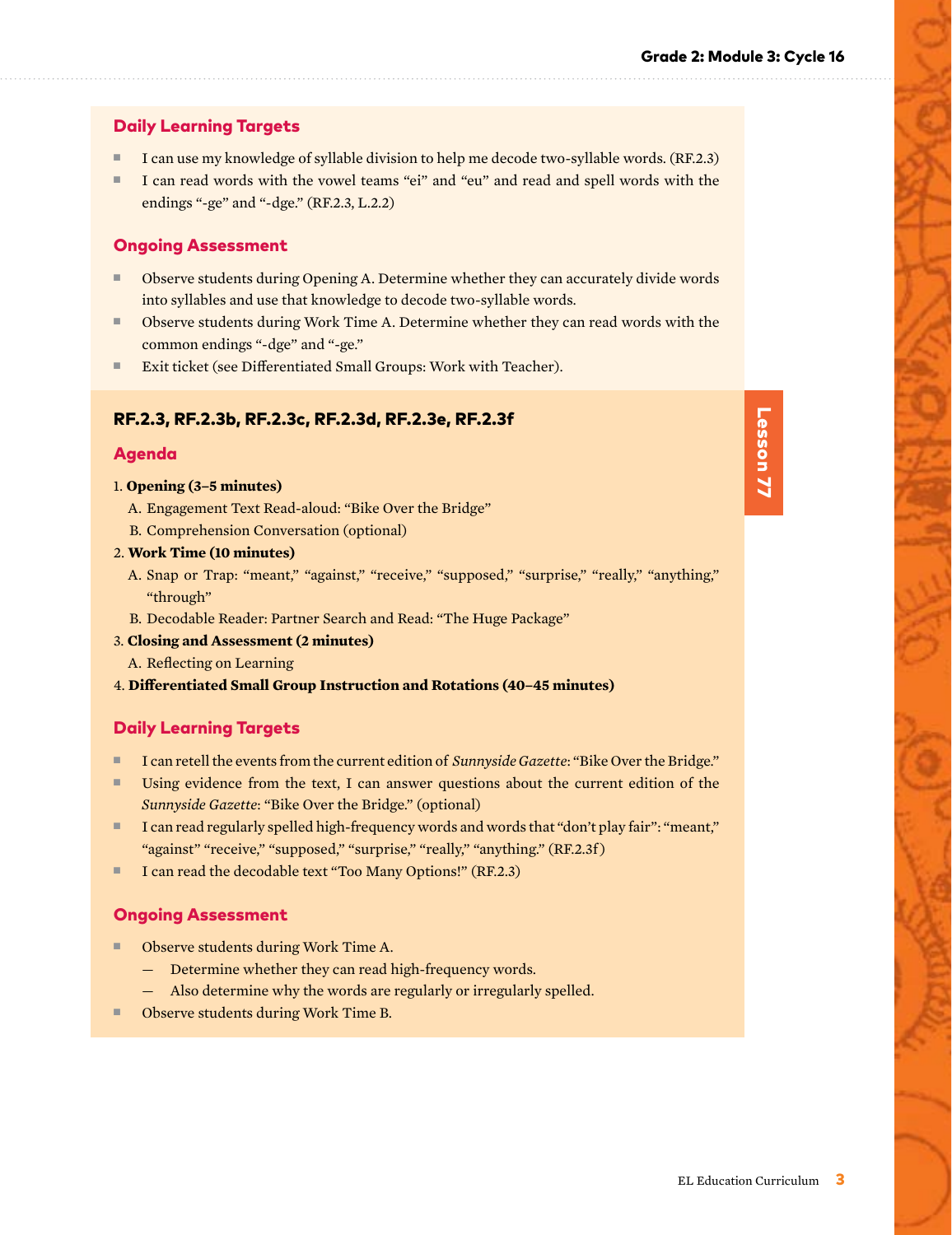- Also determine whether they can decode two-syllable words, words containing vowel teams (one- or two-syllable) and other vowel patterns (examples: "-dge" and "-ge"), and irregularly spelled high-frequency words.
- Exit ticket (see Differentiated Small Groups: Work with Teacher).

### RF.2.3, RF.2.3a, RF.2.3b, RF.2.3d, RF.2.3e, L.2.2, L.2.2d

### Agenda

Lesson 78

Lesson 78

- 1. **Opening (3–5 minutes)**
- A. Word Parts: Suffixes "-ly" and "-y"

#### 2. **Work Time (10 minutes)**

- A. Interactive Writing: Writing a Silly Sentence with "-dge" and "-ge" Words and Other Familiar Patterns
- 3. **Closing and Assessment (2 minutes)**
	- A. Reflecting on Learning

#### 4. **Differentiated Small Group Instruction and Rotations (40–45 minutes)**

#### Daily Learning Targets

- I can add a prefix and/or a suffix to a base word to make and decode a new word. (RF.2.3)
- I can write a sentence using words with the spelling patterns "-dge" and "-ge" and other patterns I've learned. (RF. 2.3, L.2.2d)

#### Ongoing Assessment

- Observe students during Opening A. Determine whether they can identify a base word, prefix, and suffix.
- Observe students sharing the pen (or following along) concepts of print such as directionality and spacing.
- Observe students during Work Time A.
	- Determine whether they can identify common spelling patterns for  $/j/$  at the end of a word ("-dge" and "-ge").
	- Also determine whether they can apply spelling patterns in writing words on whiteboards.
- Exit ticket (see Differentiated Small Groups: Work with Teacher).

# RF.2.3, RF.2.3e, RF.2.4, RF.2.4b, RF.2.4c, L.2.2, L.2.2d

#### Agenda

Lesson 79

Lesson 79

- 1. **Opening (3–5 minutes)**
- A. Words Rule: Homophones: "threw" and "through"
- 2. **Work Time (10 minutes)**
	- A. Fluency
- 3. **Closing and Assessment (2 minutes)**
	- A. Reflecting on Learning
- 4. **Differentiated Small Group Instruction and Rotations (40–45 minutes)**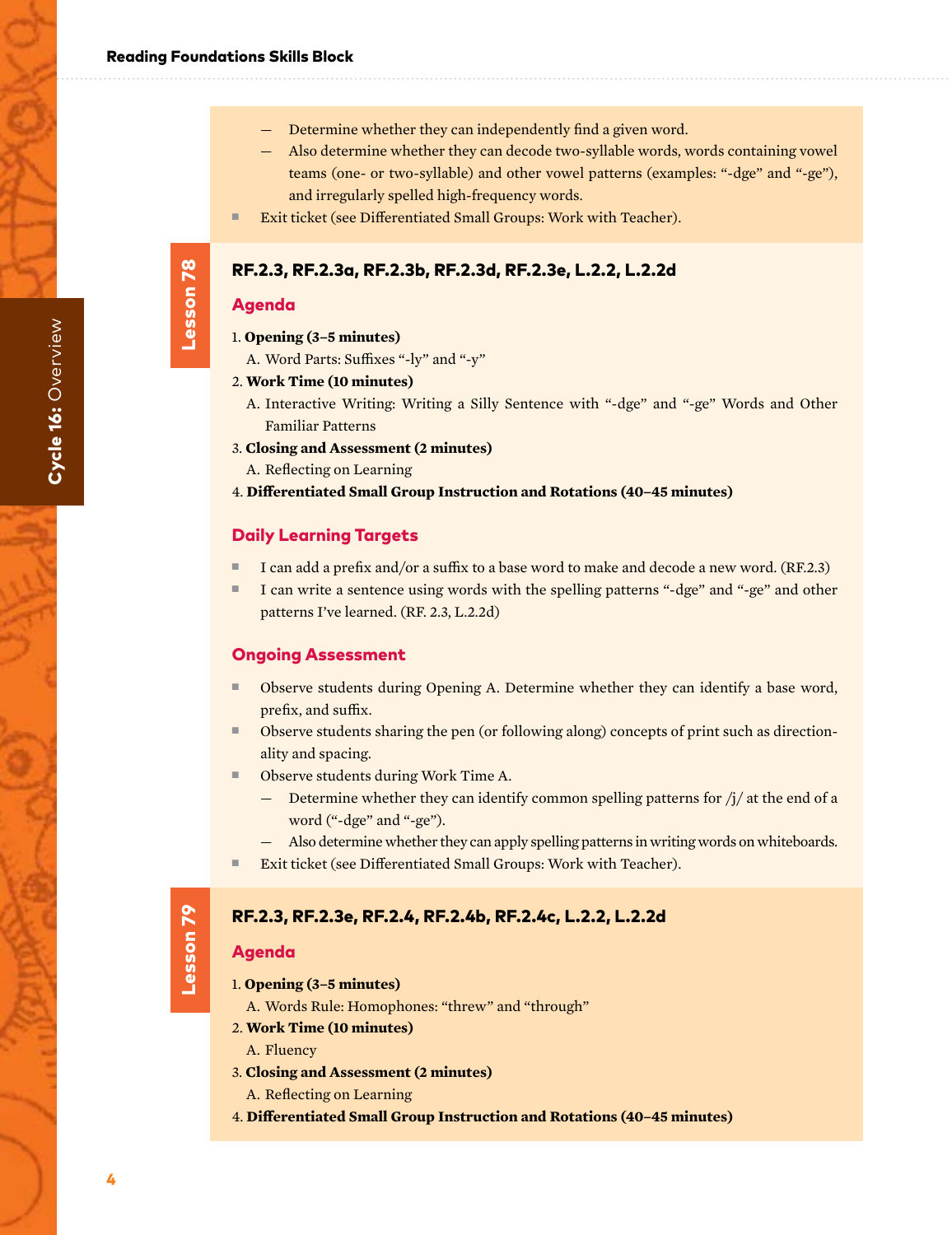# Daily Learning Targets

- I can identify homophones and determine what they mean and when to use them. (RF.2.3, L.2.2)
- I can read a text fluently (smoothly, with expression and meaning, rereading and selfcorrecting when necessary). (RF.2.4)

#### Ongoing Assessment

- Observe students during Opening A. Determine whether they can identify which words in a text are homonyms, use context to determine the meaning of each word, and select the correct word to complete a new sentence.
- Observe students during Work Time A. Determine whether they can group words in logical phrases and attend to punctuation to read the text fluently.
- Exit ticket (see Differentiated Small Groups: Work with Teacher).

#### RF.2.3, RF.2.3d, RF.2.3e, RF.2.3f, L.2.2, L.2.2d, RF.2.4, RF.2.4b, RF.2.4c

#### Agenda

#### 1. **Opening (5–7 minutes)**

- A. Review (optional)
- B. Setting Purpose for the Assessment

#### 2. **Work Time (50 minutes)**

A. Extended Differentiated Small Group Instruction: Assessment and Goal Setting

- 3. **Closing and Assessment (3 minutes)**
	- A. Reflecting on Learning

#### Daily Learning Targets

- I can review the sound spelling patterns from Cycles 13–16: (RF.2.3) words with C-le syllable type ending, words with "-k," "-ck," and "-ic" endings, words with "-dge" and "-ge" endings, and the magic "e" rule when adding vowel suffixes.
- I can apply what I've learned to read and write words in isolation and in text. (RF.2.3, RF.2.4, L.2.2)

#### Ongoing Assessment

Mid-Module 3 Assessment

# Lesson 76 Teaching Notes

#### **Purpose of lesson and alignment to standards:**

■ In Opening A, the Syllable Sleuth instructional practice provides review of and practice with the sound spelling patterns accumulated to this point. Students apply their knowledge of syllable division to divide and decode two-syllable words. Words chosen for this lesson provide practice with the C-le syllable type introduced in Cycle 13 and continued in Cycle 14 as well as syllables ending in "-k," "-ck," and "-ic," introduced in Cycle 15 (RF.2.3c).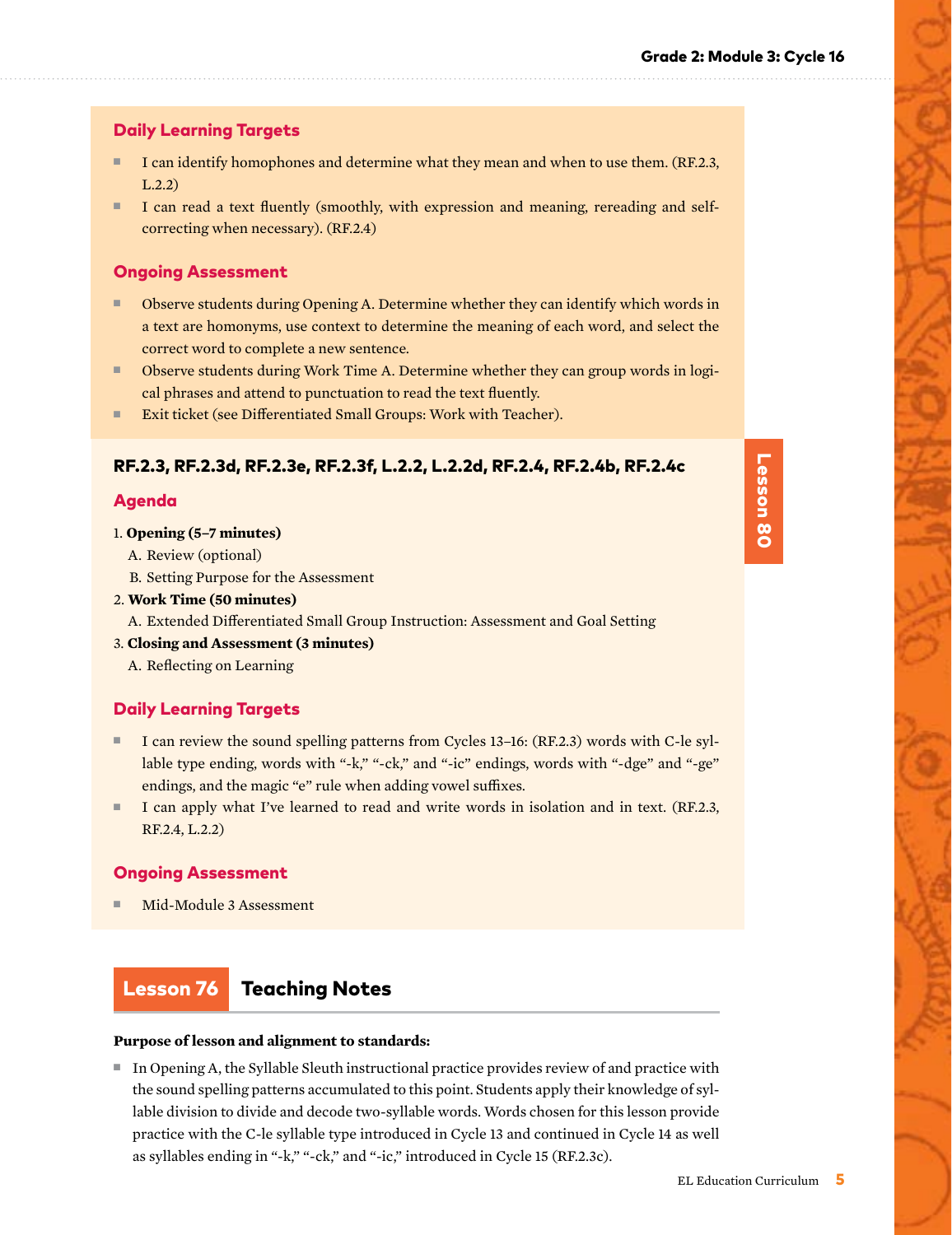#### Reading Foundations Skills Block

- An important understanding in decoding multisyllabic words is that every syllable has one vowel sound as opposed to one vowel letter. Continue to echo this throughout the lesson.
- In Work Time A, the Words Rule instructional practice begins a little differently in this lesson. Instead of beginning with a display of individual words, students examine a sentence that includes words with the less common vowel teams "ei" and "eu" for the vowel sounds  $\sqrt{e}$  and  $\sqrt{50}$ , respectively. This allows teachers and students to attach these spelling patterns to the vowel sounds in the words. This sentence is followed by two others that continue the "story" from that first sentence. These sentences contain words with the sound  $j_1$  at the end, spelled with "-dge" and "-ge." The remainder of Work Time leads students to discover the generalization for these two spellings of the  $j/$  sound. Two options for a final step in Work Time A are offered. One involves decoding words with "-dge" and "-ge" in short sentences, and another involves word dictation to spell high-utility words with "-dge" and "-ge." Consider which of the options best meet your students' needs. You may consider developing the spelling dictation during differentiated small group instruction, as the generalizations for when to use those patterns in writing is challenging for many young students.
- Note about the patterns in this cycle: The  $\frac{1}{2}$  sound at the end of a word is not spelled with the letter "j." That sound is either spelled with "-dge" or "-ge." "-dge" is used right after an accented short vowel (examples: "badge," "ledge," "porridge"). "-ge" is used with words with long vowel (examples: "cage," "huge"). "-ge" is also used if the short or long vowel already has the consonant "l," "n," or "r" right after it (examples: "bulge," "range," "urge").

#### **How it builds on previous work:**

■ Over the course of the modules students have worked with five syllable types (i.e., written patterns representing a vowel sound). These include closed (CVC), open (CV), magic "e" (CVCe), r-controlled, and vowel teams (CVVC, CVV). They have also worked with suffixes including "-ed," "-er," and "-ing." In this lesson, students practice decoding two-syllable words using combinations of those syllable types as well as some with those suffixes.

#### **Down the road:**

■ In the Closing, students reflect on the role of the individual as part of a larger group in fostering continued growth in knowledge and skills. They consider how they can support the development of their peers and benefit from what those peers have to offer. Consider developing an ongoing routine during which concrete examples are collected and categorized. The collection can be used as a reference for students, encouraging them to enlist peer support when working toward their own personal goals.

# Lesson 77 Teaching Notes

#### **Purpose of lesson and alignment to standards:**

- In Openings A and B, students work with the Engagement Text: "Bike Over the Bridge." This text serves to pique students' interest about the Decodable Reader, introduced in Work Time B, by incorporating the topic and some words from this cycle into an engaging read-aloud.
- In Opening B, consider asking students suggested (or similar) text-based comprehension questions. Although the K–2 Skills Block focuses primarily on RF standards, comprehension is an integral part of reading development. Leading a brief discussion after the readaloud connects students to key ideas, details, and vocabulary contained within it. Because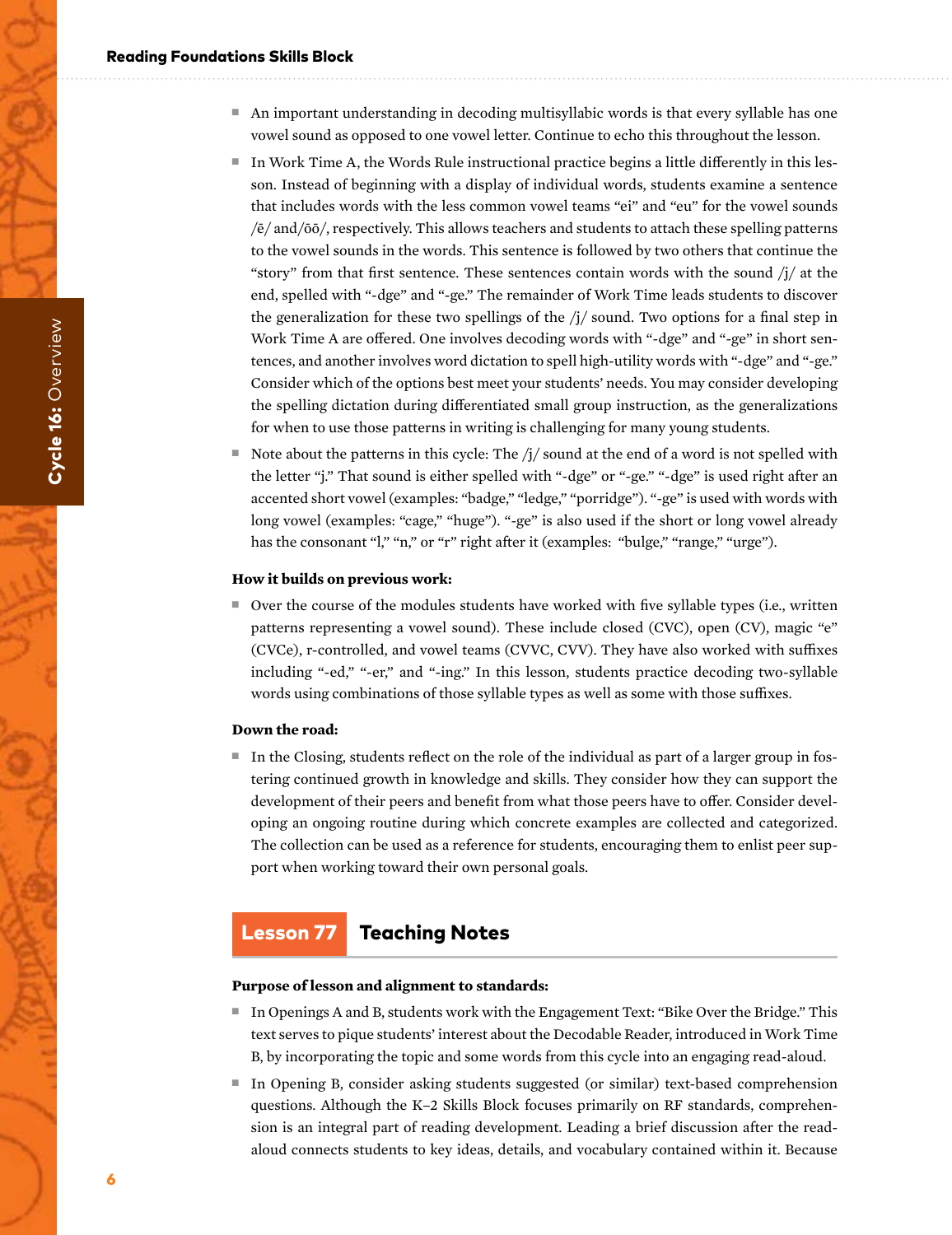these questions likely cause the Opening to take longer than 5 minutes, they are optional. Consider adjusting differentiated small group instruction time accordingly to accommodate the extended Opening.

- In Work Time A, students examine the following high-frequency words: "meant," "against," "receive," "supposed," "surprise," "really," "through," and "anything" (RF.2.3f ). Students must determine which are "snap" (easily decodable) and which are "trap" (difficult to decode/irregular) words and explain their thinking.
- In Work Time B, before students read the Decodable Reader: "The Huge Package" alone or in pairs, they search for the high-frequency words from Work Time A. Pairing students during the Decodable Reader routine provides support for those who need it and engages more proficient students to apply their knowledge to support a peer. Have students work individually if you prefer that they receive more individual practice without peer guidance or support.

#### **How it builds on previous work:**

■ In the Decodable Reader: "The Huge Package" students must apply what they have learned about the sound spelling pattern(s) from the current cycle ("-dge" and "-ge," and "ei") and previous cycles to read words with vowel teams, multisyllabic words, and irregularly spelled high-frequency words.

#### **Down the road:**

■ In the Closing, students reflect on the role of the individual as part of a larger group in fostering continued growth in knowledge and skills. They consider how they can support the development of their peers and benefit from what those peers have to offer. Consider developing an ongoing routine during which concrete examples are collected and categorized. The collection can be used as a reference for students, encouraging them to enlist peer support when working toward their own personal goals.

# Lesson 78 Teaching Notes

#### **Purpose of lesson and alignment to standards:**

- In Opening A, Word Parts, students build on their understanding of affixes (prefixes and suffixes) as word parts added to the beginning and end of a base word. In this lesson, students work with known word parts to create, read, and define new words. Identifying and understanding the role of affixes (prefixes and suffixes) when they are added to a base word allows students to more easily decode and understand an unknown word (RF.2.3d). This lesson uses one syllable base words with the following syllable types: closed (examples: "luck," "rock," "dust"), CVCe (examples: "safe," "hike"), and the patterns "ind" (example: "kind") and "ost" (example: "most"). This lesson introduces the suffixes "-ly" (example: "kindly") and "-y" (example: "rocky").
- In Work Time A, students first brainstorm words with the spelling patterns: "-dge" and "-ge," write them on their whiteboards then check with the larger group to ensure correct spelling. Then, the teacher and class work together to compose and write a silly sentence using some of the words. Ideally, these sentences should also include some words that allow for practice with patterns from prior cycles (example: C-le). Two possible sentences that allow for such review are provided. Consider presenting students with these sentences (including a third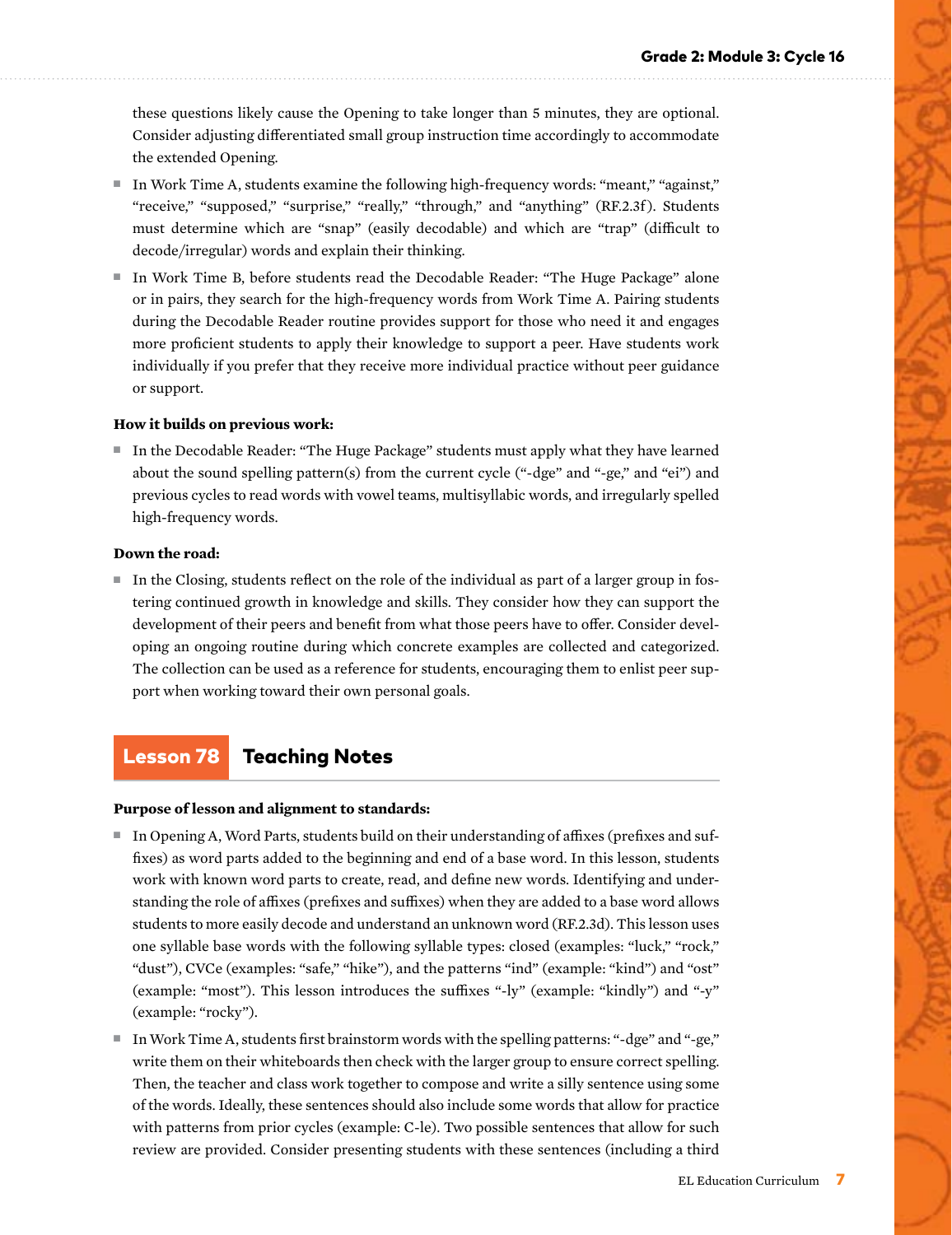option you may create) and allowing them to decide which to use for the lesson. Because these words use familiar patterns, spellings should be accurate, not invented. Encourage students to recall the specific graphemes (letters) that represent those phonemes in a word. The goal is for students to develop automaticity with the correct spelling and pronunciation of the patterns.

■ Consider recording the silly sentences produced each week during Interactive Writing on chart paper, sentence strips, or a book so those sentences can be displayed and practiced by the group, in pairs, or individually.

#### **How it builds on previous work:**

■ This lesson addresses the spelling patterns and high-frequency words that have been used throughout Module 3 (to decode in isolation, read in a text, and spell words). Students now apply all of these skills to construct a shared sentence using many of those patterns.

#### **Down the road:**

■ In the Closing, students reflect on the role of the individual as part of a larger group in fostering continued growth in knowledge and skills. They consider how they can support the development of their peers and benefit from what those peers have to offer. Consider developing an ongoing routine during which concrete examples are collected and categorized. The collection can be used as a reference for students, encouraging them to enlist peer support when working toward their own personal goals.

# Lesson 79 Teaching Notes

#### **Purpose of lesson and alignment to standards:**

- This lesson includes a Words Rule opening focused on homophones. In this version of the Words Rule practice, students identify words that sound the same but are spelled differently (homophones) in a text and use the context to determine the meaning of each word. This supports students' ability to generalize the spelling pattern used based on the meaning of the word. If homophones have not yet been collected and displayed in the classroom, consider enlarging or writing the text from the opening in this lesson on chart paper and displaying it in the classroom for students to reference. This supports eventual generalization of these words for both comprehension and spelling.
- In Work Time A, students interact with an excerpt from the Decodable Reader: "The Huge Package." This lesson does not start with the teacher modeling. Instead, the students consider what it means to read "smoothly" (phrased) and read "with meaning" (reflect what is happening; example: the feeling or mood). They work with their partners to analyze the excerpt with that focus, annotate their text for phrasing, and practice reading fluently with each other (RF.2.4).
- Consider collecting the sentences and excerpts of text used in the Work Time on chart paper in such a way that they can be practiced by the group, in pairs, or individually. This may involve collecting them into a class notebook, individual notebooks, or displaying them on chart paper.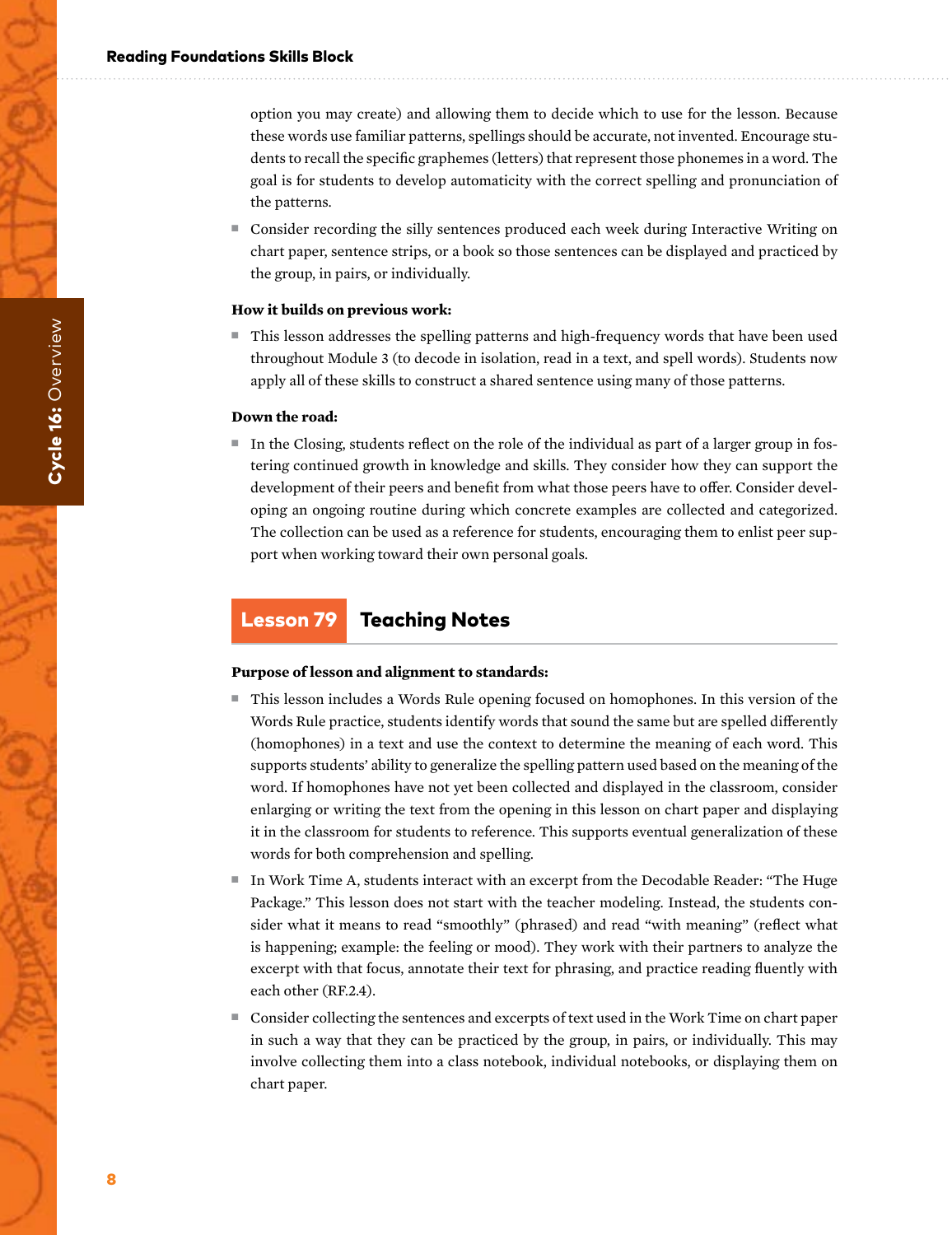#### **How it builds on previous work:**

- Students have learned the high-frequency word "through" and the spelling pattern "ew" (/ōō/). The words "through" and "threw" are homophones with very different spellings of the same vowel sound. In Opening A, they learn that these are homophones (words that sound the same but are spelled differently) and use context to determine the meaning.
- In Work Time A, students work with short pieces of text containing patterns worked with in this and previous cycles to develop fluency (phrasing, expression, speed, and meaning).

#### **Down the road:**

■ In the Closing, students reflect on the role of the individual as part of a larger group in fostering continued growth in knowledge and skills. They consider how they can support the development of their peers and benefit from what those peers have to offer. Consider developing an ongoing routine during which concrete examples are collected and categorized. The collection can be used as a reference for students, encouraging them to enlist peer support when working toward their own personal goals.

# Lesson 80 Teaching Notes

#### **Purpose of lesson and alignment to standards:**

- In Opening A and B students are reminded of the sound spelling patterns they've been working on in the module. They consider how the knowledge and skills they've learned support proficient reading and writing and think about the role of assessment and feedback in taking ownership of their own learning. Assessments in second grade are longer than those in first. As a result, the Opening A review is short to accommodate the extra time needed to administer the assessment. This Opening can be optional; if students would benefit from a brief review or any or all of the patterns as suggested in the Opening sequence, it can be used; otherwise, move directly into small group differentiated time to administer the assessment.
- This is the Mid-Module 3 Assessment. It assesses knowledge and skills from Cycles 13–16. Work Time for this lesson, as with all assessment lessons, involves extended differentiated small group instruction to allow time for the teacher to meet with each group to administer the assessment. Assessments are on-demand and can be reviewed with students immediately or at a later time so they can analyze their errors and establish personal goals. See the Assessment Overview document for further details.

#### **How it builds on previous work:**

■ This lesson is the Mid-Module Assessment for Module 3. This lesson reviews and assesses the sound spelling patterns worked with in Cycles 13, 14, 15, and 16 and spelling generalizations: the C-le syllable type, the magic "e" rule when adding vowel suffixes,  $/k/$  at end of words spelled "-c" or "-ck" (and the spelling generalization), and  $/j/$  at end of words spelled "-dge" or "-ge," and long "e" spelled "ei" (for decoding only). These spelling generalizations take time and repeated practice to develop. The words provided in the Spelling assessment allow the teacher and student to see what generalizations are beginning to develop. Note that there are some nonsense words to decode included in the assessment. This requires students to decode rather than rely on memory of a word. During Work Time A, students complete the Mid-Module Assessment, where they read and write single- and two-syllable words with these patterns in isolation and in text. The assessment also includes a high-frequency word component and a short passage to assess fluency.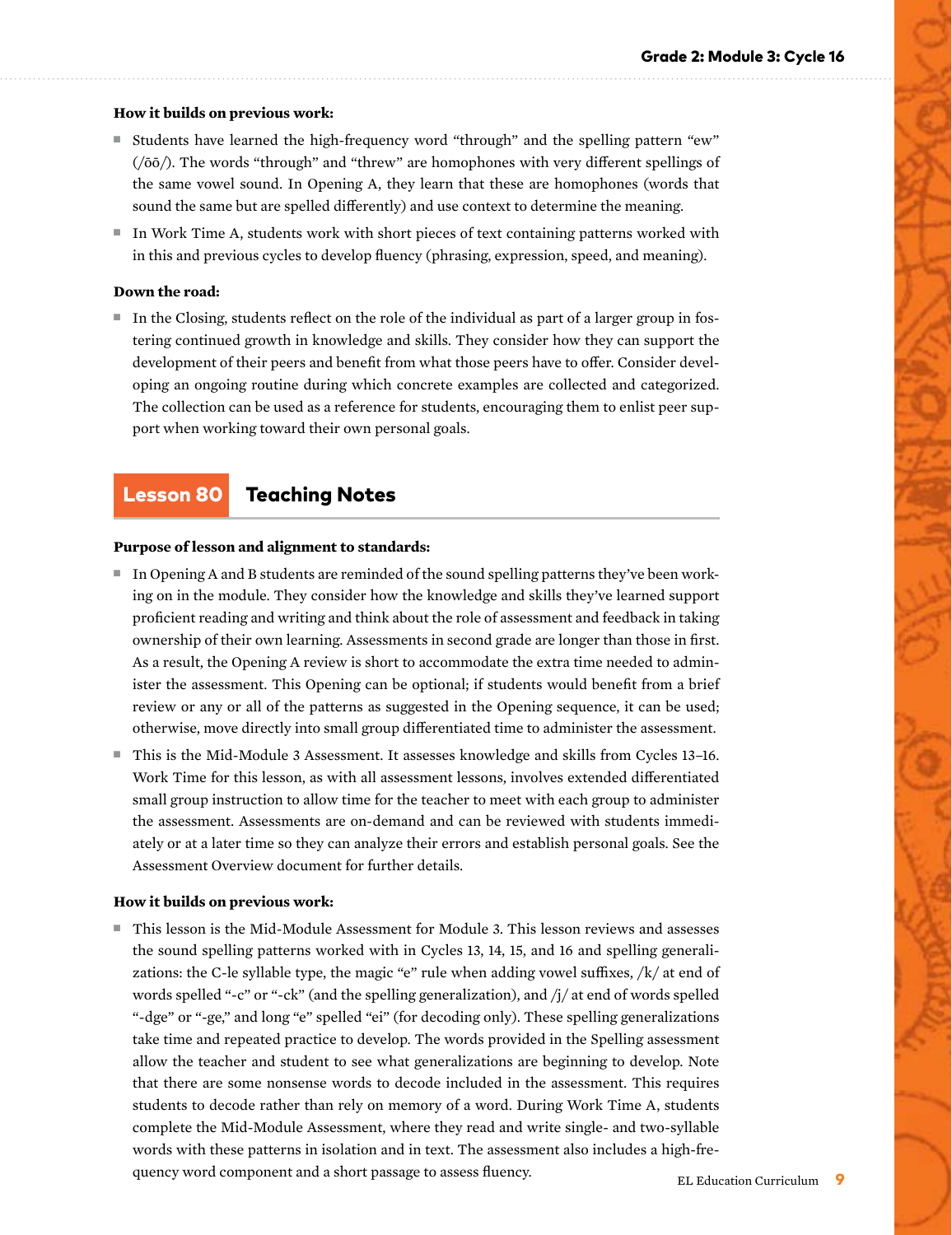# Preparation and Materials

- Syllable Sleuth Word List in a transparent sleeve (one per student or per pair)
- Enlarged Sentences for Work Time A
- Enlarged "-dge" and "-ge" Work Time Words T-chart (for display)
- "-dge" and "-ge" sentences (one per student)
- Enlarged Engagement Text: "Bike Over the Bridge"
- Enlarged Decodable Reader: "The Huge Package" (one to display)
- Decodable Reader: "The Huge Package" (one per student)
- Highlighting tape (for the teacher to use to highlight the Decodable Reader; optional)
- Highlighters (one per student and one for teacher)
- Snap or Trap Word Cards (see supporting materials)
- Tape, magnet, or other material to fasten Snap or Trap Word Cards to the Snap or Trap T-chart
- High-Frequency Word Cards (one of each; for teacher to place on the Interactive Word Wall)
- Snap or Trap Word List (see Teaching Notes, "In Advance" above; one of each)
- Snap or Trap T-chart (on whiteboard or chart paper; Snap on one side and Trap on the other)
- Interactive Word Wall (one to display)
- Word Parts Cards: "safe," "luck," "like," "kind," "most," "rock," "dust," "hike," "-ing," "-er," "-ed," "-s," "-y," "-ly," "un-," "re-"
- Word Parts T-chart (three-column chart with headings: Prefix, Base Word, and Suffix) (one for teacher display)
- Spelling Pattern Cards ("-dge" and "-ge")
- Enlarged Knowing When to Use "-dge" or "-ge" chart (for display)
- Knowing When to Use "-dge" or "-ge" chart (one for display)
- Whiteboards, whiteboard markers, and whiteboard erasers (one per student)
- Homophone Demonstration Sentence #1: "She threw the huge ball right through the hoop."
- Homophone Demonstration Sentence #2: "The dog raced through the tunnel right after his owner threw the bone."
- Homophone Practice Sentences on chart paper
- Homophone Word Cards
- Rules of Fluency index cards
- Individual copies of excerpt from the Decodable Reader: "The Huge Package" (one per student)
- Prepare possible silly sentence examples from which students can choose (consider generating your own): "The strange beagle nibbles the large pickle on the edge of the rocky stage." "I urge you to fix the hinge on the fridge that sticks when I pledge to eat fudge and porridge."
- Enlarged suggested spelling words with consonant-le rules (optional)
- Enlarged suggested magic "e" rule for vowel suffixes (optional)